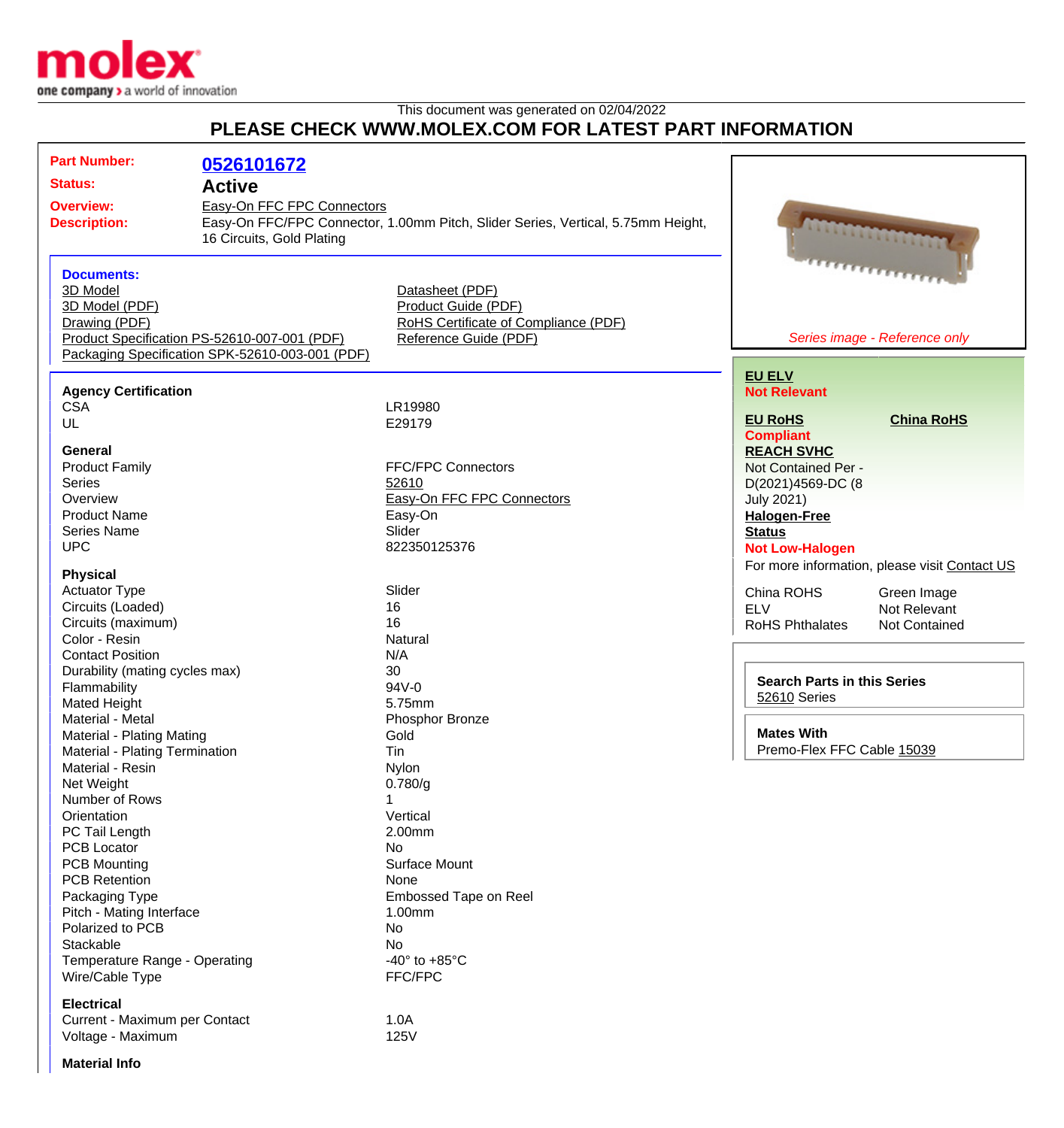**Reference - Drawing Numbers** Packaging Specification SPK-52610-003-001 Product Specification PS-52610-007-001

526100000-000, 526101000-000, SD-52610-036-001

## This document was generated on 02/04/2022 **PLEASE CHECK WWW.MOLEX.COM FOR LATEST PART INFORMATION**